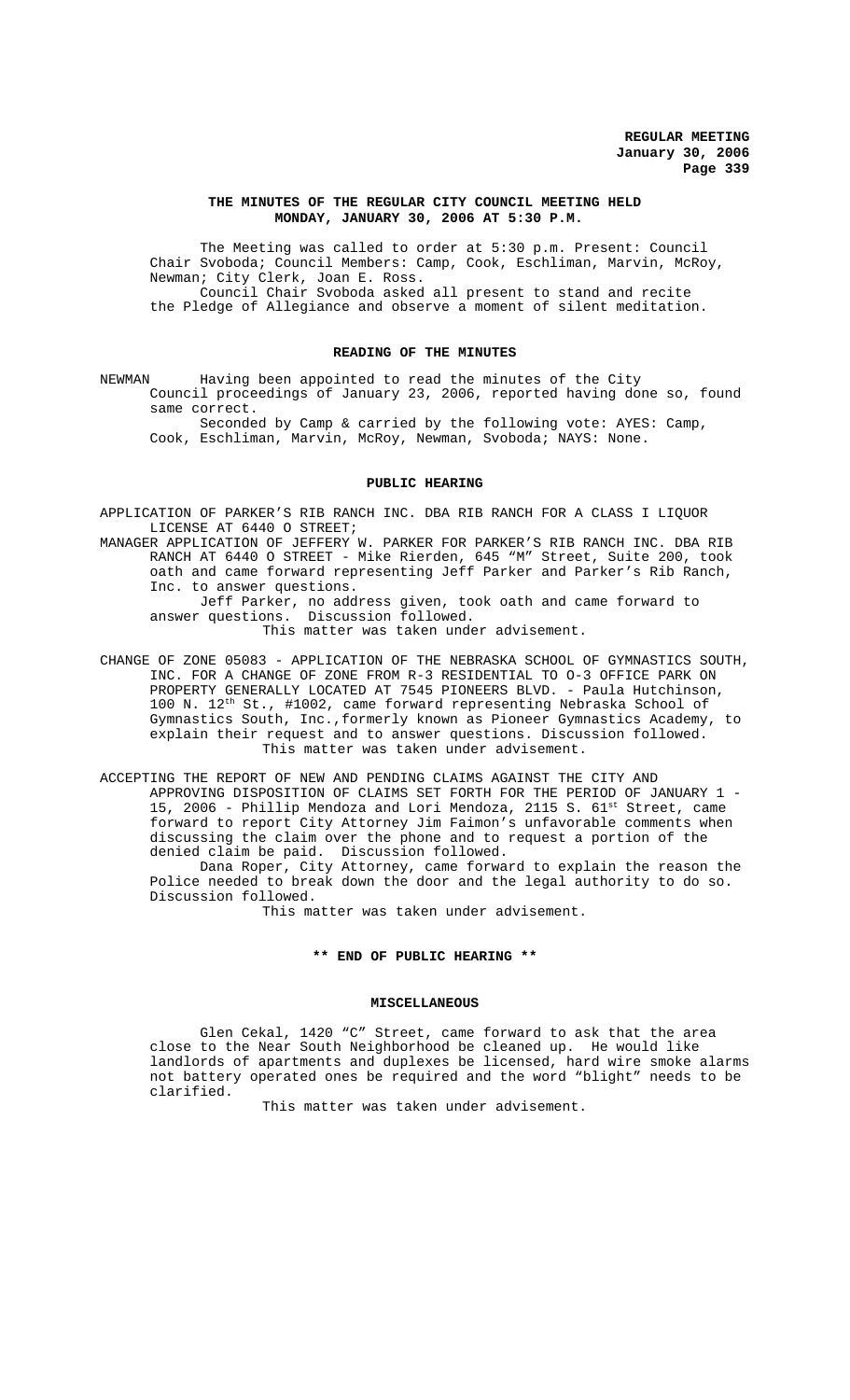# **COUNCIL ACTION**

#### **LIQUOR RESOLUTIONS**

APPLICATION OF PARKER'S RIB RANCH INC. DBA RIB RANCH FOR A CLASS I LIQUOR LICENSE AT 6440 O STREET - - CLERK read the following resolution, introduced by Jon A. Camp, who moved its adoption for approval: A-83716 BE IT RESOLVED by the City Council of the City of Lincoln, Nebraska:

That after hearing duly had as required by law, consideration of the facts of this application, the Nebraska Liquor Control Act, and the pertinent City ordinances, the City Council recommends that the application of Parker's Rib Ranch Inc. dba Rib Ranch for a Class "I" liquor license at 6440 O Street, Lincoln, Nebraska, for the license period ending April 30, 2006, be approved with the condition that the premise complies in every respect with all city and state regulations. The City Clerk is directed to transmit a copy of this resolution to the Nebraska Liquor Control Commission.

Introduced by Jon A. Camp Seconded by Newman & carried by the following vote: AYES: Camp, Cook, Eschliman, Marvin, McRoy, Newman, Svoboda; NAYS: None.

MANAGER APPLICATION OF JEFFERY W. PARKER FOR PARKER'S RIB RANCH INC. DBA RIB RANCH AT 6440 O STREET - CLERK read the following resolution, introduced by Jon A. Camp, who moved its adoption for approval:

A-83717 WHEREAS, Parker's Rib Ranch, Inc. dba Rib Ranch located at 6440 O Street, Lincoln, Nebraska has been approved for a Retail Class "I" liquor license, and now requests that Jeffrey W. Parker be named manager;

WHEREAS, Jeffrey W. Parker appears to be a fit and proper person to manage said business.

NOW, THEREFORE, BE IT RESOLVED by the City Council of the City of Lincoln, Nebraska:

That after hearing duly had as required by law, consideration of the facts of this application, the Nebraska Liquor Control Act, and the pertinent City ordinances, the City Council recommends that Jeffrey W. Parker be approved as manager of this business for said licensee. City Clerk is directed to transmit a copy of this resolution to the Nebraska Liquor Control Commission.

Introduced by Jon A. Camp Seconded by Newman & carried by the following vote: AYES: Camp, Cook, Eschliman, Marvin, McRoy, Newman, Svoboda; NAYS: None.

## ORDINANCES - 2<sup>ND</sup> READING

- CHANGE OF ZONE 05083 APPLICATION OF THE NEBRASKA SCHOOL OF GYMNASTICS SOUTH, INC. FOR A CHANGE OF ZONE FROM R-3 RESIDENTIAL TO 0-3 OFFICE PARK ON PROPERTY GENERALLY LOCATED AT 7545 PIONEERS BLVD - CLERK read an ordinance, introduced by Patte Newman, amending the Lincoln Zoning District Maps attached to and made a part of Title 27 of the Lincoln Municipal Code, as provided by Section 27.05.020 of the Lincoln Municipal Code, by changing the boundaries of the districts established and shown thereon, the second time.
- APPROVING A ONE-YEAR LEASE AGREEMENT BETWEEN THE CITY AND FIRST UNITED METHODIST CHURCH/LINCOLN FOR THE LEASE OF SPACE BY THE LINCOLN AREA AGENCY ON AGING FOR ITS ACTIVAGE CENTER PROGRAM AT 2723 N. 50TH STREET - CLERK read an ordinance, introduced by Patte Newman, accepting and approving a Lease Agreement between the City of Lincoln and First United Methodist Church for the lease of office space by the Lincoln Area Agency on Aging for its ActivAge Center program at 2723 N. 50<sup>th</sup> Street, Lincoln, NE for a one-year term beginning September 1, 2005, the second time.
- APPROVING A ONE-YEAR LEASE AGREEMENT BETWEEN THE CITY AND ST. JAMES UNITED METHODIST CHURCH FOR THE LEASE OF SPACE BY THE LINCOLN AREA AGENCY ON AGING FOR ITS ACTIVAGE CENTER PROGRAM AT 2400 S. 11TH STREET - CLERK read an ordinance, introduced by Patte Newman, accepting and approving a Lease Agreement between the City of Lincoln and St. James United Methodist Church for the lease of office space by the Lincoln Area Agency on Aging for its ActivAge Center program at 2400 S. 11<sup>th</sup> Street, Lincoln, NE for a one-year term beginning September 1, 2005, the second time.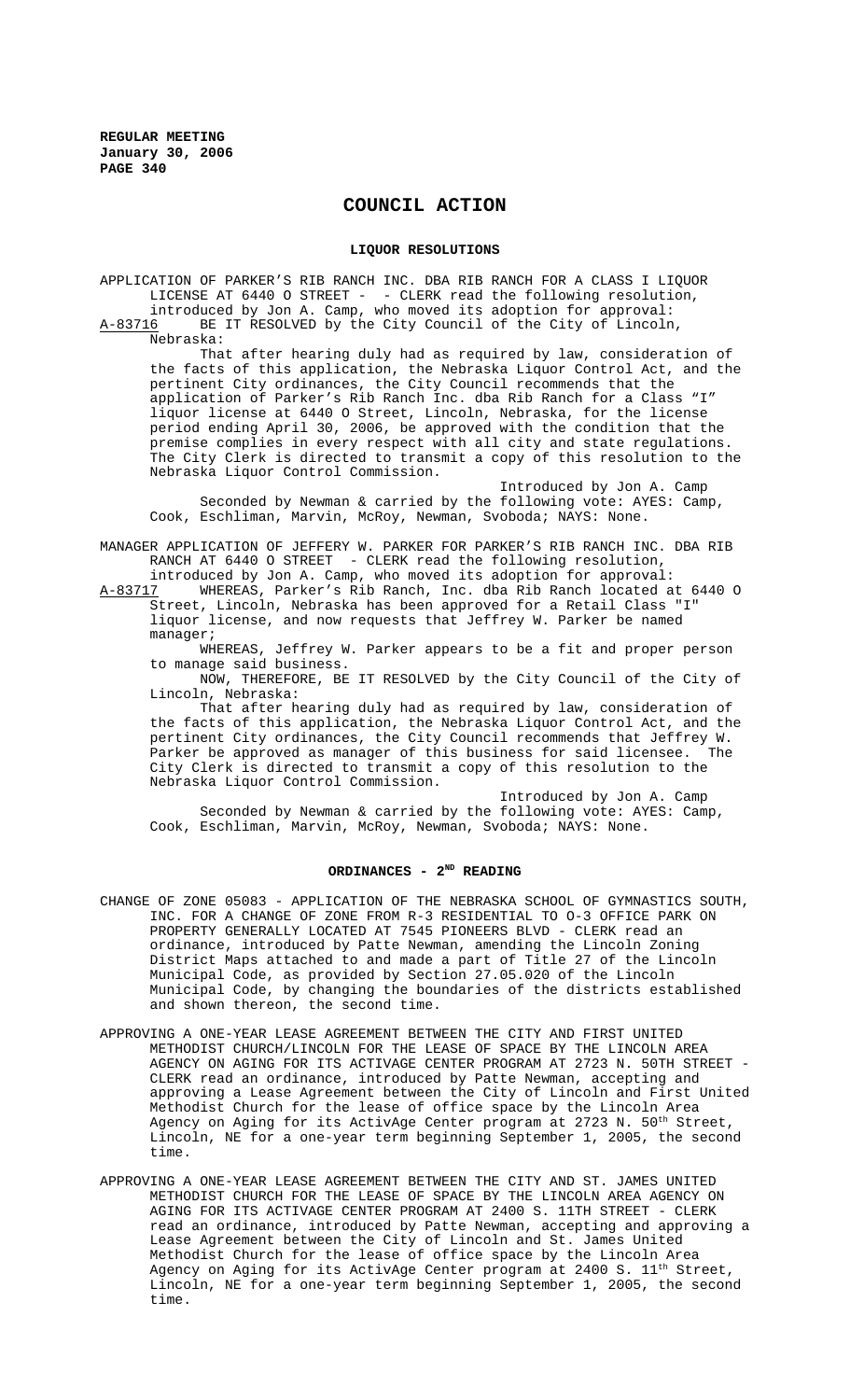#### **RESOLUTIONS**

ACCEPTING THE REPORT OF NEW AND PENDING CLAIMS AGAINST THE CITY AND APPROVING DISPOSITION OF CLAIMS SET FORTH FOR THE PERIOD OF JANUARY 1 - 15, 2006 - PRIOR to reading:<br>NEWMAN Moved to accept a subsi Moved to accept a substitute resolution for Bill No. 06R-13 to add Phillip Mendoza II for denial and Ricky Austin for settlement. Seconded by Marvin & carried by the following vote: AYES: Camp, Cook, Eschliman, Marvin, McRoy, Newman, Svoboda; NAYS: None. CLERK Read the following resolution, introduced by Patte Newman, who moved its adoption:<br>A-83718 BE IT RESOLVE BE IT RESOLVED by the City Council of the City of Lincoln, Nebraska: That the claims listed in the attached report, marked as Exhibit "A", dated January 17, 2006, of various new and pending tort claims filed against the City of Lincoln with the Office of the City Attorney or the Office of the City Clerk, as well as claims which have been disposed of, are hereby received as required by Neb. Rev. Stat. § 13-905 (Reissue 1997). The dispositions of claims by the Office of the City Attorney, as shown by the attached report, are hereby approved:<br>ALLOWED OR SETTLED ERIED S ALLOWED OR SETTLED<br>
Ron Schied \$ 933.89 Ricky Austin \$ 9,000.00<br>
Frank Marik 52.70 Frank Marik 52.70 Ron Schied \$ 933.89 Ricky Austin \$ 9,000.00 Frank Marik  $52.70 +$  medicals in the amount of  $4.313.65$ Donna Beran 58.71 \$13,313.65 Jonathan Martin 66.99<br>
Lucas Hitch 1,320.00 Lucas Hitch 1,320.00<br>Garret Lomeli 100.00 Garret Lomeli Phillip Mendoza II 1,571.50 The City Attorney is hereby directed to mail to the various claimants listed herein a copy of this resolution which shows the final disposition of their claim. Introduced by Patte Newman Seconded by Marvin & carried by the following vote: AYES: Camp, Cook, Eschliman, Marvin, McRoy, Newman, Svoboda; NAYS: None. APPROVING THE LINCOLN- LANCASTER COUNTY HEALTH DEPARTMENT EXPANSION PARKING AND ACCESS AGREEMENT BETWEEN THE LINCOLN- LANCASTER COUNTY PUBLIC BUILDING COMMISSION AND B&J PARTNERSHIP FOR CONVEYANCE OF PROPERTY FOR A DRIVEWAY ENTRANCE AND DECELERATION LANE AND THE MAINTENANCE OF THE PARKING LOT ADJOINING THE HEALTH DEPARTMENT FACILITY GENERALLY LOCATED AT S. 31ST AND O STREETS - CLERK read the following resolution, introduced by Patte Newman, who moved its adoption:<br>A-83719 WHEREAS, the Lincoln Lancaster County Public WHEREAS, the Lincoln Lancaster County Public Building Commission is expanding its Health Department to meet its needs at the facility located at S. 31st and O Streets; and WHEREAS, the expansion will necessitate access and parking requirements on property the Public Building Commission does not own; and WHEREAS, B&J Partnership is the owner of the approximately 230

square feet of property generally located at South 31st Street and O Street and is agreeable to conveying said property to the City of Lincoln and County of Lancaster in order to allow the Public Building Commission to use this space for a deceleration lane and driveway entrance to the parking lot at the Health Department expansion site; and

WHEREAS, B&J Partnership and the Public Building Commission, have negotiated and are desirous of entering into the attached Expansion Parking and Access Agreement for said property.

NOW, THEREFORE, BE IT RESOLVED by the City Council of the City of Lincoln, Nebraska<br>1. That t

That the attached Lincoln-Lancaster County Health Department Expansion Parking and Access Agreement between the Lincoln Lancaster County Public Building Commission and B & J Partnership, Ltd. for the conveyance of property to the City and County for a driveway entrance and deceleration lane to the parking lot at the Health Department expansion site and further providing, in return for the Commission to be responsible to maintain and operate the parking lot in accordance with the terms and conditions contained in said Agreement, is hereby approved.

Introduced by Patte Newman Seconded by Marvin & carried by the following vote: AYES: Camp, Cook, Eschliman, Marvin, McRoy, Newman, Svoboda; NAYS: None.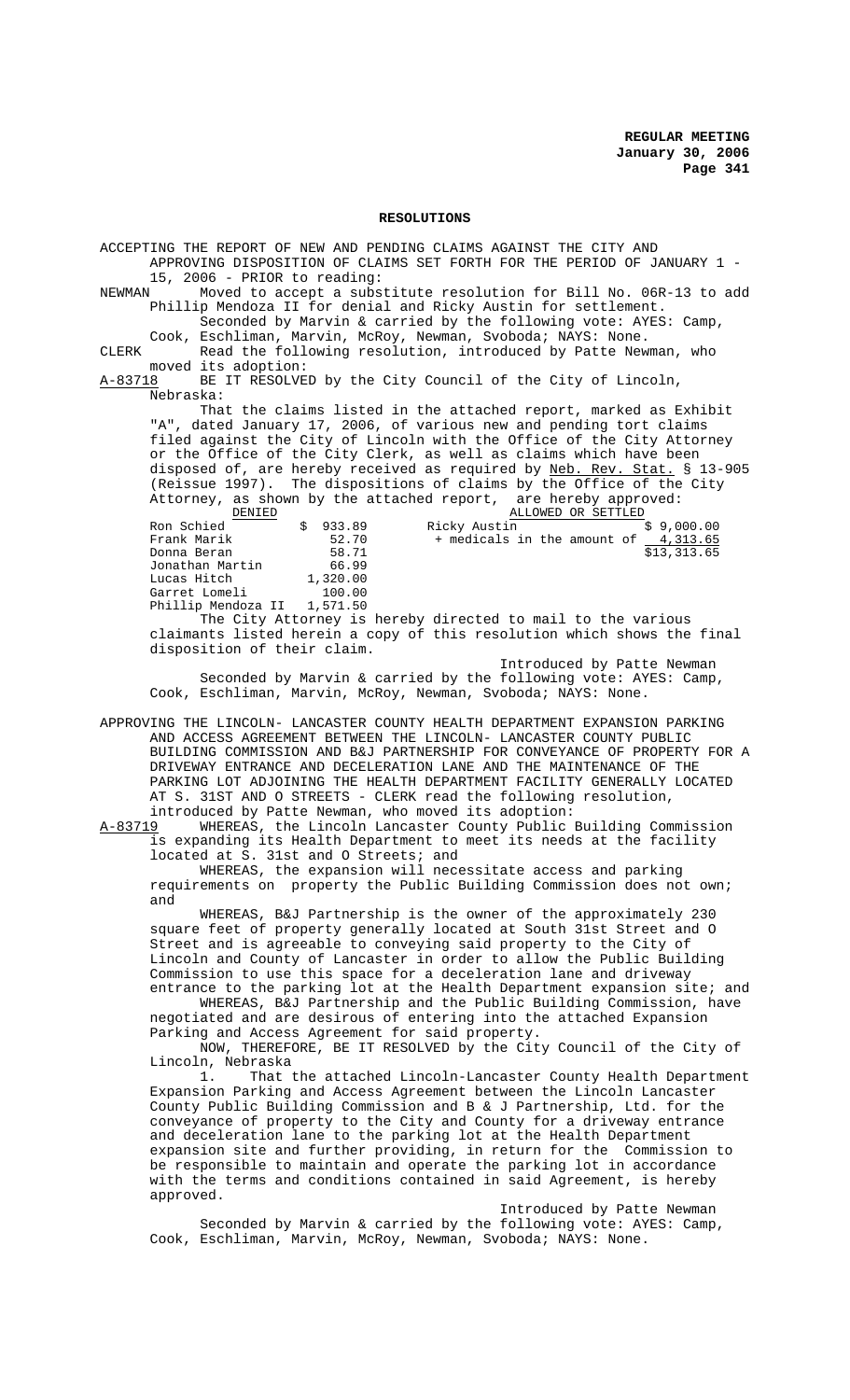AUTHORIZING THE USE OF THE PUBLIC RIGHT-OF-WAY FOR INSTALLATION OF THREE 3/4" UNDERGROUND CONDUITS IN CUSTER STREET BETWEEN N. 70TH STREET AND COTNER BLVD. - CLERK read the following resolution, introduced by Patte Newman, who moved its adoption:<br>A-83720 WHEREAS, Big Red

WHEREAS, Big Red Storage has submitted an application for a permit to use the public right-of-way in Custer Street between North 70th Street and Cotner Blvd. for the installation of three 3/4" underground conduits for wiring a remote gate to an office; and

WHEREAS, said applicant has submitted a letter of application with a site plan which are attached hereto, marked as Exhibit "A" and Exhibit "B" respectively, and made a part of this resolution by reference, to use the public right-of-way as detailed in Exhibit B; and

WHEREAS, said applicant has complied with all of the provisions of Chapter 14.53 of the Lincoln Municipal Code pertaining to such use. NOW, THEREFORE, BE IT RESOLVED by the City Council of the City of

Lincoln, Nebraska: That the aforesaid application of Big Red Storage, hereinafter referred to as "Permittee," to use the public right-of-way related to in Custer Street between North 70th Street and Cotner Blvd. as shown on Exhibit "B" for the purpose of installing three 3/4" underground conduits be granted as a privilege only by virtue of and subject to strict compliance with the site plans, the letter of application, and the following terms and conditions, to wit:

1. That the permission herein granted is subject to all the terms and conditions of Chapter 14.53 of the Lincoln Municipal Code including those provisions relating to the posting of a continuing bond in the amount of \$5,000 and the filing of a certificate of insurance evidencing a commercial or comprehensive general liability policy, or an acceptable substitute policy form, with a minimum combined single limit of \$500,000 aggregate for any one occurrence and naming the City as additional insured.

2. The work shall be constructed in accordance with plans and specifications approved by the Department of Public Works and Utilities. The facilities, where they are underground, shall be laid to a minimum depth of 3½ feet from the top of the cable to the surface of the ground. All land surfaces and all pavement shall be restored to their original condition after the work is completed on each segment of the project. "As built" drawings shall be furnished to the City by the Permittee to show the precise locations, depths, and nature of all materials installed in accordance with the permit. The City shall have the right at any time when, in its judgment, it becomes necessary or advisable to require a change of location of said facilities as a matter of safety, or on account of change of grade, resurfacing, repair, reconstruction of any street, alley, sidewalk, or other public ground, or the construction of any structure thereon, or for any other reason, all of which shall be done at the cost and expense of the Permittee in a good and workmanlike manner.<br>3.

The Permittee shall pay to the City an annual rental for the use and occupancy of the space beneath said public street occupied by such use which rental is currently \$1.50 per lineal foot of space occupied underneath the public street, alley, sidewalk, or other public ground. Such rental is based upon the number of conduits (three conduits at \$.50) being placed within the right-of-way.

Said rental payments shall be made to the City Treasurer and shall be due and payable on the 1st day of October of each year; provided however, the amount of the initial payment required hereunder shall be pro-rated from the date when the permit is issued to the 1st day of October of the next year and payments shall be due and payable on October 1st thereafter. Rent shall become delinquent on the 1st day of December of each year and such delinquent rent shall bear interest at the rate of one percent per month until paid and if such rent is not paid for six months or more after such delinquent date, a penalty of five percent shall be added thereto in addition to said interest.

4. The use of the public way herein granted and the terms and conditions of this resolution shall be binding and obligatory upon the above-named Permittee, its successors and assigns.

That said use shall conform to the application, the site plan filed therewith, and with all applicable City ordinances and regulations.<br>6.

The Permittee, its successors or assigns shall save and keep the City free and harmless from any and all loss or damages or claims for damages arising from or out of the use of the public way requested herein.

That all work done under the authority of this resolution shall be subject to the inspection and approval of the Director of Public Works of the City of Lincoln.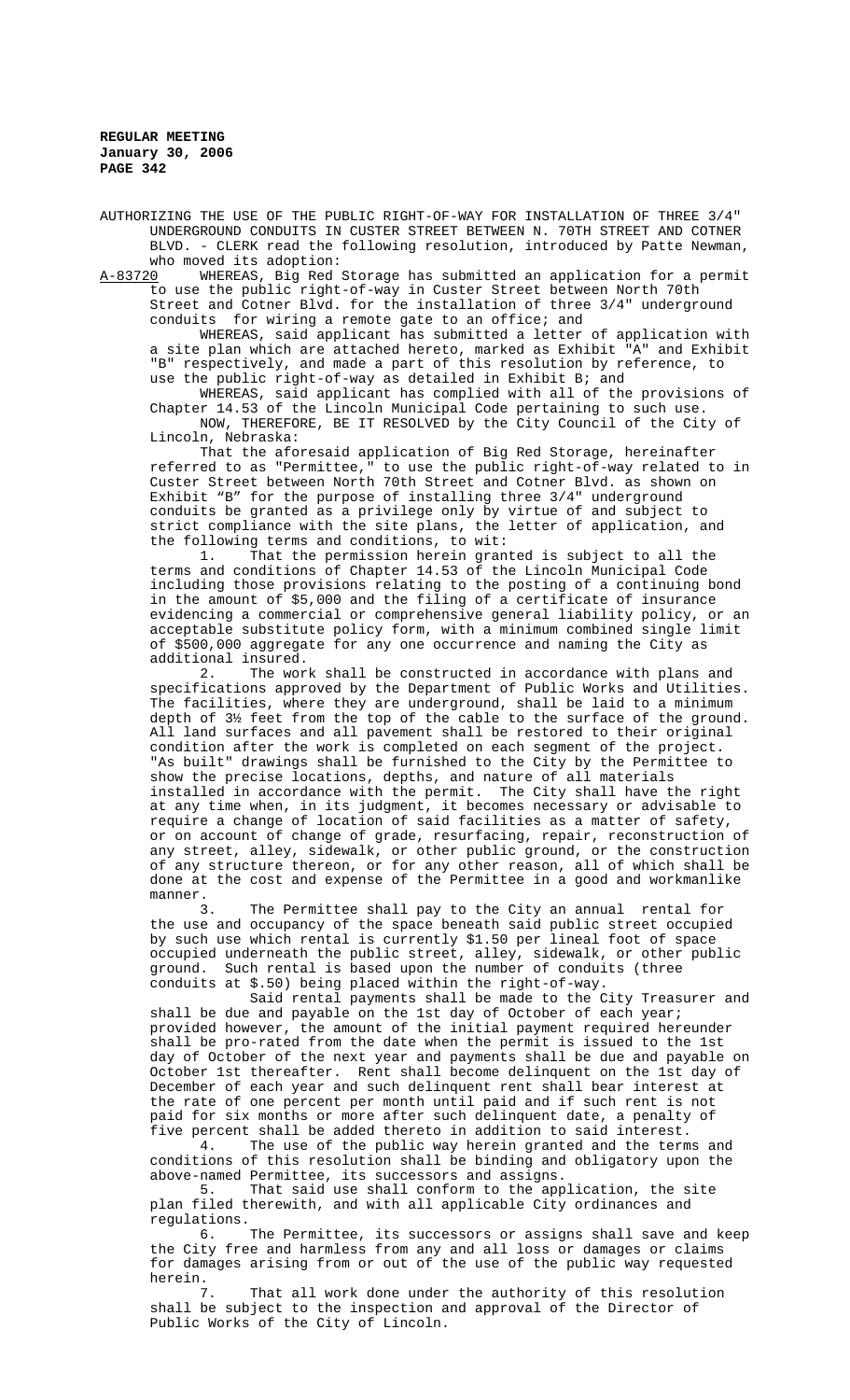8. The terms and conditions of this resolution shall be binding and obligatory upon the above-named Permittee, its successors and assigns.<br>9

That within thirty (30) days from the adoption of this resolution, and before commencing any construction under the provisions hereof, the Permittee shall file an unqualified written acceptance of all the terms and conditions of this resolution with the City Clerk. Failure to do so will be considered a rejection hereof and all privileges and authorities hereunder granted shall terminate. Introduced by Patte Newman

Seconded by Marvin & carried by the following vote: AYES: Camp, Cook, Eschliman, Marvin, McRoy, Newman, Svoboda; NAYS: None.

#### **PETITIONS & COMMUNICATIONS**

- SETTING THE HEARING DATE OF MONDAY, FEBRUARY 13, 2006 AT 1:30 P.M. FOR THE APP. OF THE ISLES RECEPTION HALL FOR A CLASS I LIQUOR LICENSE AT 6224 HAVELOCK AVENUE - CLERK read the following resolution, introduced by Jon A. Camp, who moved its adoption:
- A-83721 BE IT RESOLVED by the City Council, of the City of Lincoln, that a hearing date is hereby set for Mon., February 13, 2006 at 1:30 p.m. or as soon thereafter as possible in the City Council Chambers, County-City Building, 555 S. 10th St., Lincoln, NE, for Application of The Isles Reception Hall for a Class I liquor license at 6224 Havelock. If the Police Dept. is unable to complete the investigation by said time, a new hearing date will be set. Introduced by Jon A. Camp

Seconded by McRoy & carried by the following vote: AYES: Camp, Cook, Eschliman, Marvin, McRoy, Newman, Svoboda; NAYS: None.

#### **REPORTS OF CITY OFFICERS**

- CLERK'S LETTER AND MAYOR'S APPROVAL OF ORDINANCES & RESOLUTIONS PASSED BY COUNCIL ON JANUARY 23, 2006 - CLERK presented said report which was placed on file in the Office of the City Clerk.
- REPORT FROM CITY TREASURER OF CITY CASH ON HAND AT THE CLOSE OF BUSINESS DECEMBER 31, 2005 - CLERK presented said report which was placed on file in the Office of the City Clerk. **(5-21)**
- APPROVING THE DISTRIBUTION OF FUNDS REPRESENTING INTEREST EARNINGS ON SHORT-TERM INVESTMENTS OF IDLE FUNDS DURING THE MONTH ENDED DECEMBER 31, 2005 - CLERK read the following resolution, introduced by Jon A. Camp, who moved its adoption:<br>A-83722 BE IT RESOLVE

BE IT RESOLVED by the City Council of the City of Lincoln, Nebraska:

That during the month ended December 31, 2005, \$450,710.71 was earned from the investments of "IDLE FUNDS". The same is hereby distributed to the various funds on a pro-rata basis using the balance of each fund and allocating a portion of the interest on the ratio that such balance bears to the total of all fund balances.

Introduced by Jon A. Camp Seconded by McRoy & carried by the following vote: AYES: Camp, Cook, Eschliman, Marvin, McRoy, Newman, Svoboda; NAYS: None.

APPOINTING SHANNA BELSCHNER AND DWIGHT BROWN TO THE CITIZEN POLICE ADVISORY BOARD FOR THREE-YEAR TERMS EXPIRING NOVEMBER 17, 2008 - CLERK read the following resolution, introduced by Patte Newman, who moved its

adoption:<br>A-83723 BE BE IT RESOLVED by the City Council of the City of Lincoln, Nebraska:

That the appointment of Shanna Belschner and Dwight Brown to the Citizen Police Advisory Board for three-year terms expiring November 17, 2008 is hereby approved.

Introduced by Patte Newman Seconded by McRoy & carried by the following vote: AYES: Camp, Cook, Eschliman, Marvin, McRoy, Newman, Svoboda; NAYS: None.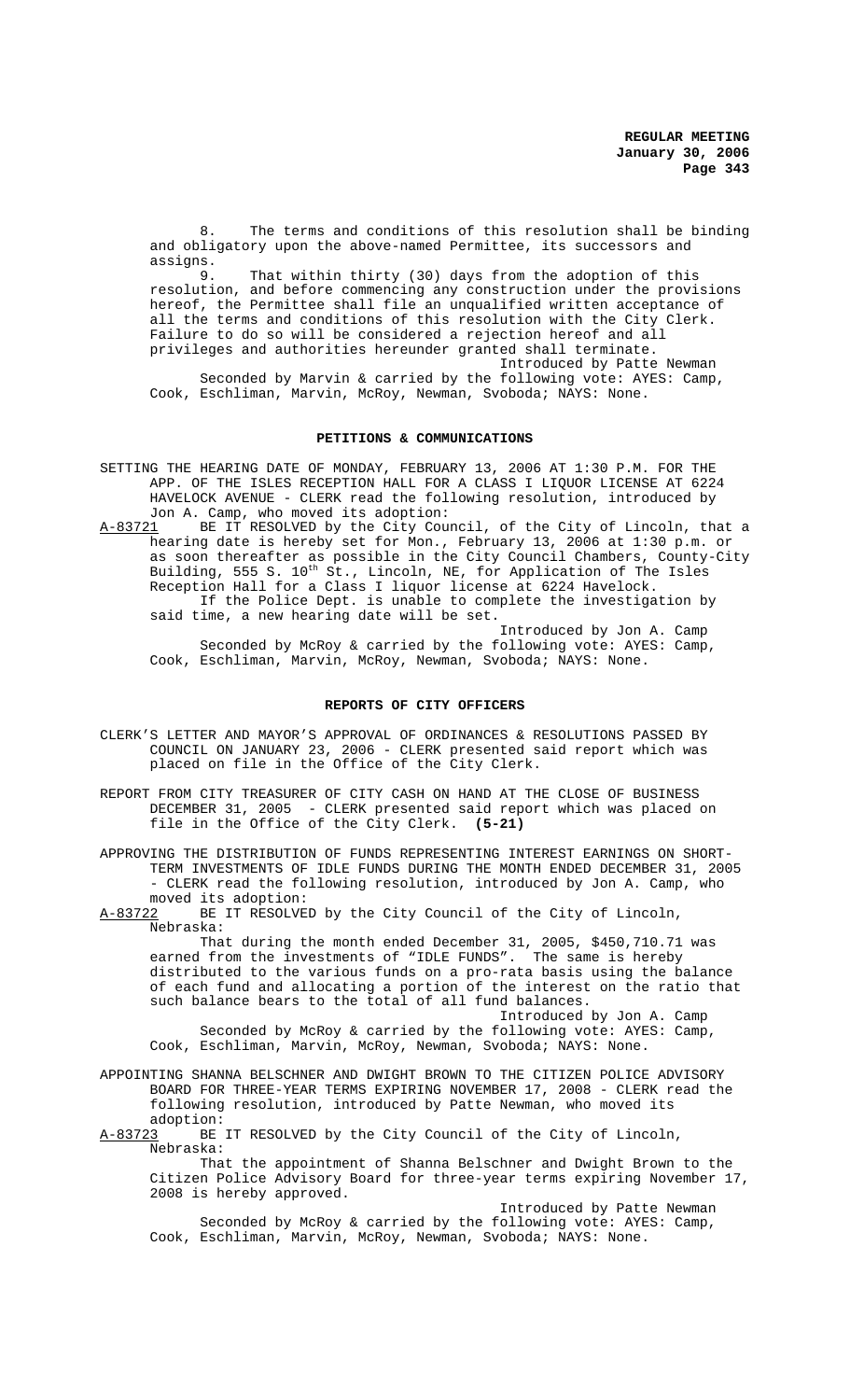APPOINTING BRIAN STEVENSON TO THE GOVERNMENT ACCESS AND INFORMATION COMMITTEE FOR A TWO-YEAR TERM EXPIRING JANUARY 1, 2008 - CLERK read the following resolution, introduced by Patte Newman, who moved its adoption: A-83724 BE IT RESOLVED by the City Council of the City of Lincoln,

Nebraska: That the appointment of Brian Stevenson to the Government Access and Information Committee for a two-year term expiring January 1, 2008 is hereby approved.

Introduced by Patte Newman Seconded by McRoy & carried by the following vote: AYES: Camp, Cook, Eschliman, Marvin, McRoy, Newman, Svoboda; NAYS: None.

REQUEST OF PUBLIC WORKS TO SET A PUBLIC HEARING DATE OF MONDAY, FEBRUARY 27, 2006, AT 5:30 P.M. AND PLACE ON THE FORMAL CITY COUNCIL AGENDA THE FOLLOWING:

- 06-12 To provide authority to create and construct an 8-inch sanitary sewer main serving the northeast corner of South 84th Street and Old Cheney Road and assess the cost thereof against the benefitted properties.
- CAMP Moved to approve hearing date of Monday, February 27, 2006 at 5:30 p.m. and place on the formal City Council Agenda. Seconded by McRoy & carried by the following vote: AYES: Camp,

Cook, Eschliman, Marvin, McRoy, Newman, Svoboda; NAYS: None.

# ORDINANCES - 1<sup>st</sup> READING

CHANGE OF ZONE 05078 - AMENDING TITLE 27 OF THE LINCOLN MUNICIPAL CODE RELATING TO ZONING BY AMENDING SECTION 27.37.020 TO ADD INDOOR MOVIE THEATERS AS A PERMITTED USE IN THE B-5 PLANNED REGIONAL BUSINESS DISTRICT ON OR AFTER JANUARY 1, 2013; BY AMENDING SECTION 27.37.030 TO ADD INDOOR MOVIE THEATERS AS A SPECIAL PERMITTED USE IN THE B-5 PLANNED REGIONAL BUSINESS DISTRICT THROUGH DECEMBER 31, 2012; BY AMENDING SECTION 27.63.630 TO CLARIFY THAT ON OR AFTER JANUARY 1, 2013, PRE-EXISTING INDOOR MOVIE THEATERS APPROVED BY SPECIAL PERMIT IN THE B-5 DISTRICT SHALL AUTOMATICALLY BE CONVERTED TO INDOOR MOVIE THEATERS AS A PERMITTED USE IN THE B-5 DISTRICT, AND THAT THEREAFTER THERE SHALL BE NO RESTRICTION ON THE MAXIMUM NUMBER OF THEATER COMPLEXES IN EACH B-5 DISTRICT AND NO RESTRICTION ON THE MAXIMUM NUMBER OF MOVIE SCREENS IN EACH THEATER COMPLEX - Prior to reading:

CAMP Moved to delay the Public Hearing on Bill No. 06-10 to 2/27/06. Seconded by Newman & carried by the following vote: AYES: Camp, Cook, Eschliman, Marvin, McRoy, Newman, Svoboda; NAYS: None. CLERK Read an ordinance, introduced by Jon A. Camp, amending Title 27 of the Lincoln Municipal Code relating to Zoning by amending Section 27.37.020 to add indoor movie theaters as a permitted use in the B-5 Planned Regional Business District on or after January 1, 2013; by amending Section 27.37.030 to add indoor movie theaters as a special permitted use in the B-5 district through December 31, 2012; by amending Section 27.63.630 to clarify that on or after January 1, 2013, preexisting indoor movie theaters approved by special permit in the B-5 district shall automatically be converted to indoor movie theaters as a permitted use in the B-5 district and that thereafter there shall be no restriction on the maximum number of theater complexes in each B-5 district and no restriction on the maximum number of movie screens in each theater complex; and repealing Sections 27.37.020, 27.37.030, and 27.63.630 of the Lincoln Municipal Code as hitherto existing, the first time.

AMENDING CHAPTER 8.22 OF THE LINCOLN MUNICIPAL CODE RELATING TO LITTERING BY ADDING A NEW SECTION NUMBERED 8.22.175 TO PROVIDE THAT PERSONS OR BUSINESSES ADVERTISING THROUGH MATERIALS DISTRIBUTED IN A MANNER IN VIOLATION OF CHAPTER 8.22 SHALL BE EQUALLY LIABLE ALONG WITH THE PERSON DISTRIBUTING SUCH MATERIALS AND PROVIDING A REBUTTABLE PRESUMPTION THAT ANY PERSON OR BUSINESS ADVERTISED IN THE POSTING SHALL BE GUILTY OF VIOLATING THE SECTION; BY AMENDING SECTION 8.22.210, RELATING TO PENALTIES FOR VIOLATIONS, TO INCREASE THE MAXIMUM FINE FOR VIOLATIONS OF CHAPTER 8.22 FROM \$100.00 TO \$500.00 - CLERK read an ordinance, introduced by Jon A. Camp, amending Chapter 8.22 of the Lincoln Municipal Code relating to Littering by adding a new section numbered 8.22.175 to provide that persons or businesses advertising through materials distributed in a manner in violation of Chapter 8.22 shall be equally liable along with the person distributing such materials and providing a rebuttable presumption that any person or business advertised in the posting shall be guilty of violating the section; by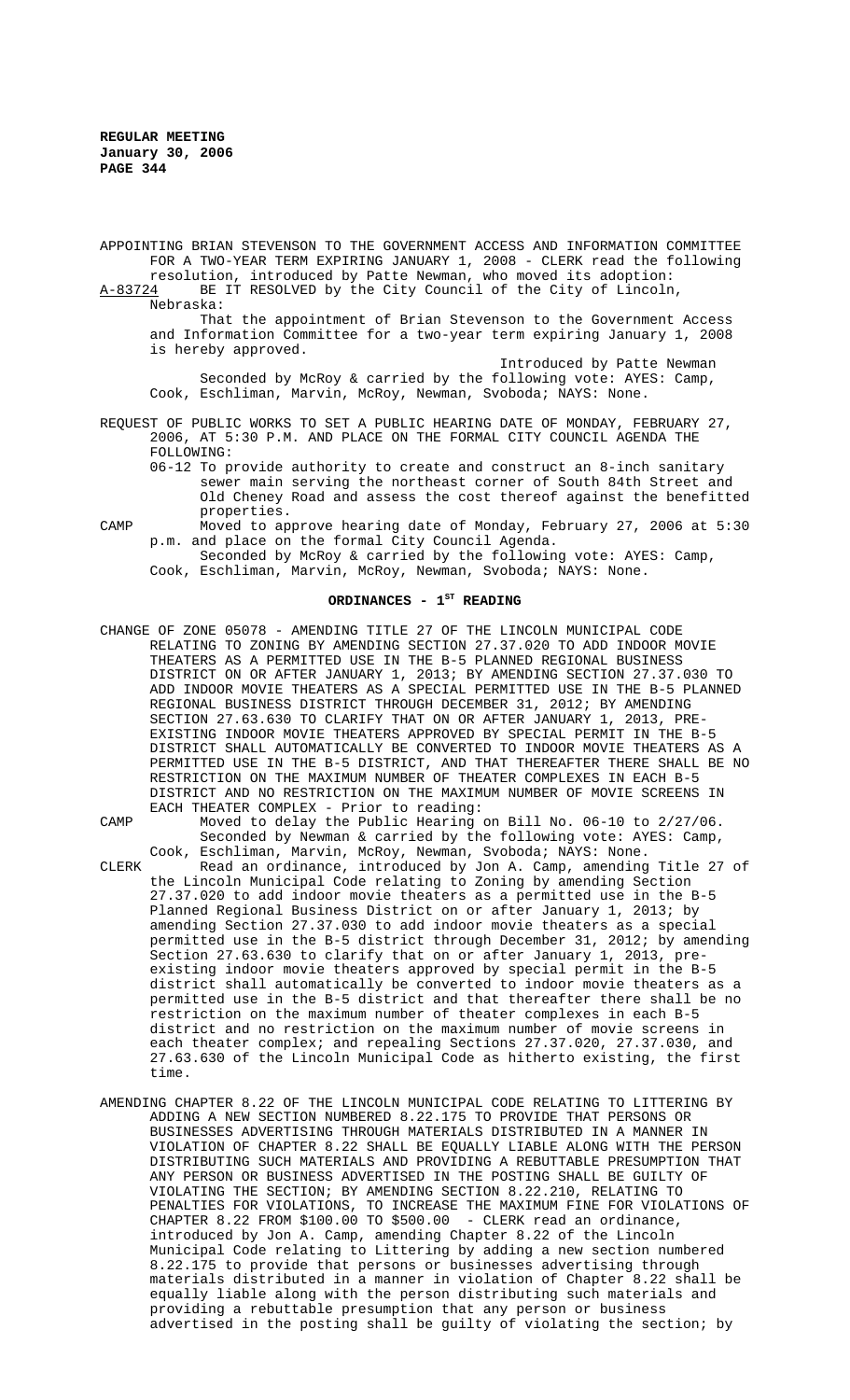amending Section 8.22.210, relating to penalties for violations, to increase the maximum fine for violations of Chapter 8.22 from \$100.00 to \$500.00; and repealing Section 8.22.210 of the Lincoln Municipal Code as hitherto existing, the first time.

## ORDINANCES - 3<sup>RD</sup> READING & RESOLUTIONS FOR ACTION

- AMENDING ORDINANCE NO. 18493, PASSED BY THE CITY COUNCIL ON JANUARY 31, 2005, TO CORRECT THE LEGAL DESCRIPTION FOR THE VACATION OF NORTH 44TH STREET TO MOVE THE BEGINNING POINT FOR THE VACATION OF WALKER AVENUE 50 FEET EAST OF THE EAST LINE OF N. 43RD STREET IN ORDER TO RETAIN ACCESS TO WALKER AVENUE FOR LOTS 6 AND 7, BLOCK 43, PITCHER & BALDWINS 2ND ADDITION TO UNIVERSITY PLACE - CLERK read an ordinance, introduced by Annette McRoy, amending Ordinance 18493 passed by the City Council of the City of Lincoln, Nebraska on January 31, 2005, as amended by Ordinance No. 18538 passed by the City Council of the City of Lincoln on May 16, 2005, vacating a portion G.M. Barnes Subdivision, Pitcher and Baldwin's Second Addition to University Place, and University Place Addition located within the UNL East Campus and vacating portions of Leighton Avenue, North  $40^{\rm th}$  Street, North  $41^{\rm st}$  Street, North  $42^{\rm nd}$  Street, North  $43^{\text{rd}}$  Street, North  $44^{\text{th}}$  Street and Walker Avenue, generally located between North 33 $^{\rm rd}$  Street and North  $45^{\rm th}$  Street and between Leighton Avenue and Huntington Avenue, Lincoln, Lancaster County, Nebraska, and retaining title thereto in the City of Lincoln, Nebraska, the third time.
- MCROY Moved to pass the ordinance as read.

Seconded by Eschliman & carried by the following vote: AYES: Camp, Cook, Eschliman, Marvin, McRoy, Newman, Svoboda; NAYS: None.

The ordinance, being numbered **#18668**, is recorded in Ordinance Book #25, Page

- CHANGE OF ZONE 05042 APPLICATION OF RIDGE DEVELOPMENT COMPANY FOR A CHANGE OF ZONE FROM O-3 OFFICE PARK DISTRICT TO B-2 PLANNED NEIGHBORHOOD BUSINESS DISTRICT ON PROPERTY GENERALLY LOCATED AT S. 14TH STREET AND PINE LAKE ROAD. (RELATED ITEMS: 06-3, 06R-8) - CLERK read an ordinance, introduced by Annette McRoy, amending the Lincoln Zoning District Maps attached to and made a part of Title 27 of the Lincoln Municipal Code, as provided by Section 27.05.020 of the Lincoln Municipal Code, by changing the boundaries of the districts established and shown thereon, the third time.
- MCROY Moved to pass the ordinance as read.

Seconded by Newman & carried by the following vote: AYES: Camp, Cook, Eschliman, Marvin, McRoy, Newman, Svoboda; NAYS: None.

- The ordinance, being numbered **#18669**, is recorded in Ordinance Book #25, Page USE PERMIT 89C - APPLICATION OF RIDGE DEVELOPMENT COMPANY TO DEVELOP 183,980
- SQ. FT. OF RETAIL, RESTAURANT, BANK AND OFFICE USES, WITH ADJUSTMENTS TO THE REQUIRED YARD SETBACKS AND TO ALLOW LOTS WITHOUT FRONTAGE TO A PUBLIC STREET OR PRIVATE ROADWAY, ON PROPERTY GENERALLY LOCATED AT SOUTH 14TH STREET AND PINE LAKE ROAD. (RELATED ITEMS: 06-3, 06R-8) (ACTION DATE: 1/30/06) - CLERK read the following resolution, introduced by Annette McRoy, who moved its adoption:<br>A-83725 WHEREAS, Ridge Development Compa
- WHEREAS, Ridge Development Company has submitted an application in accordance with Sections 27.27.080 of the Lincoln Municipal Code designated as Use Permit No. 89C to develop 183,980 sq. ft. of retail, restaurant, bank and office uses, with adjustments to yard setbacks and to allow lots without frontage to a public street or private roadway, on property generally located at South 14th Street and Pine Lake Road, and legally described as:

Lots 1, 2, and 3, Block 2, and Outlot A, Block 3, Pine Ridge 1st Addition; Lots 1 and 2, Pine Ridge 2nd Addition; Lots 1, 2, 3, 4, and Outlot A, Pine Ridge 3rd Addition; Lot 1 and Outlot A, Pine Ridge 4th Addition, Lincoln, Lancaster County, Nebraska;

WHEREAS, the real property adjacent to the area included within the site plan for this commercial development will not be adversely affected; and

WHEREAS, said site plan together with the terms and conditions hereinafter set forth are consistent with the intent and purpose of Title 27 of the Lincoln Municipal Code to promote the public health, safety, and general welfare.

NOW, THEREFORE, BE IT RESOLVED by the City Council of the City of Lincoln, Nebraska:

That the application of Ridge Development Company, hereinafter referred to as "Permittee", to develop 183,980 sq. ft. of retail, restaurant, bank and office uses, on the property legally described above be and the same is hereby granted under the provisions of Section 27.31.100 of the Lincoln Municipal Code upon condition that construction and operation of said commercial development be in strict compliance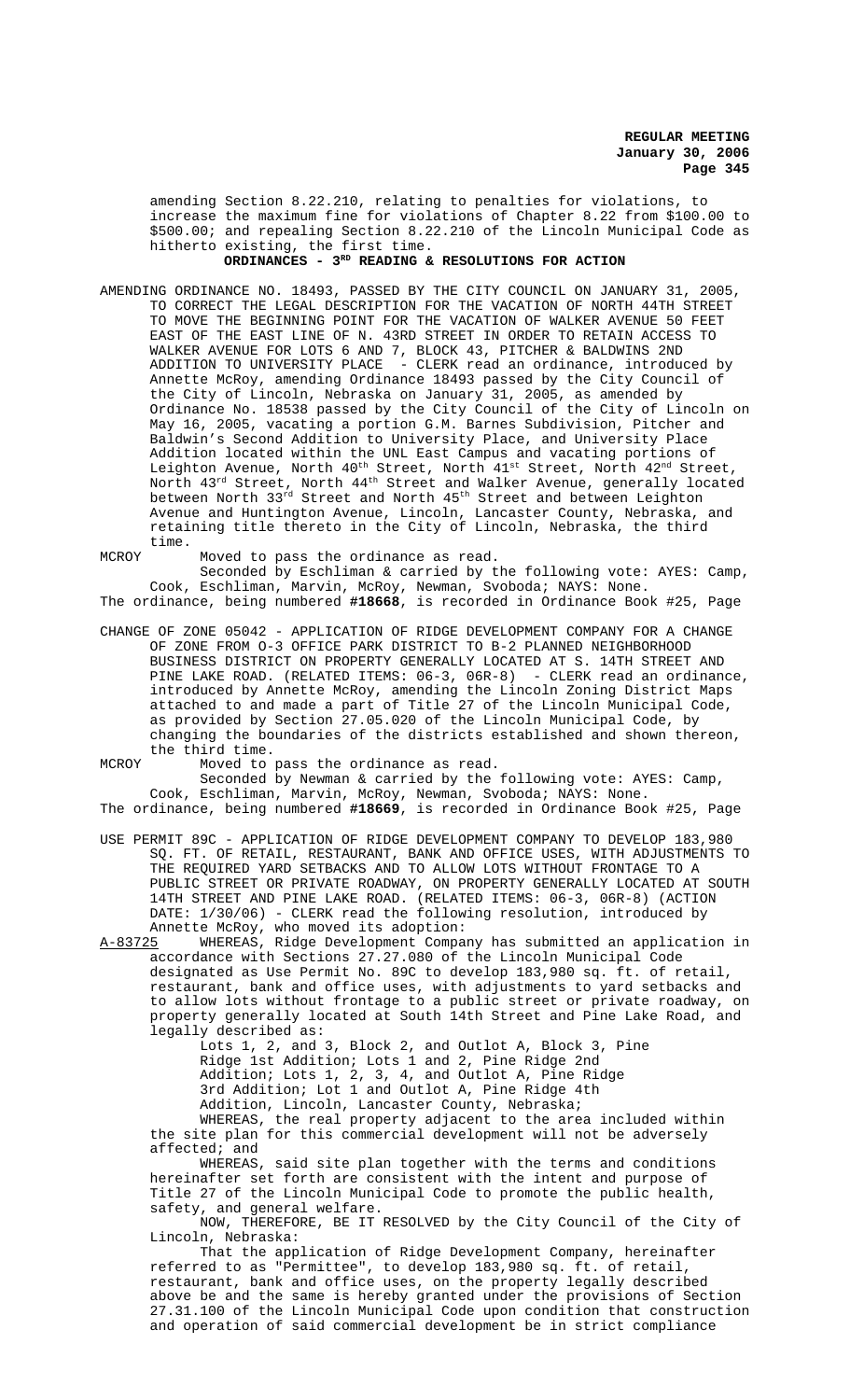with said application, the site plan, and the following additional express terms, conditions, and requirements:

1. This permit approves 183,980 square feet of retail, restaurant, bank, and office uses (98,400 on Block 2); grants waivers to the B-2 district height and area regulations to reduce yard setbacks to 0' except as shown on the site plan; and waives the requirement of Lincoln Municipal Code § 26.23.140(g) to allow lots that do not front upon and have access to a public street or private roadway.

2. Before receiving building permits:

a. The Permittee must submit five copies of an acceptable revised final plan.

b. The construction plans shall comply with the approved plans. c. Final Plats shall be approved by the City.

3. Before occupying the building all development and

construction shall have been completed in compliance with the approved plans.

All privately-owned improvements shall be permanently maintained by the owner or an appropriately established owners association approved by the City Attorney.

5. The site plan approved by this permit shall be the basis for all interpretations of setbacks, yards, locations of buildings, location of parking and circulation elements, and similar matters.

6. This resolution's terms, conditions, and requirements bind and obligate the Permittee, its successors and assigns.<br>7. The Permittee shall sign and return the let

The Permittee shall sign and return the letter of acceptance to the City Clerk within 30 days following the approval of the special permit, provided, however, said 30-day period may be extended up to six months by administrative amendment. The clerk shall file a copy of the resolution approving the special permit and the letter of acceptance with the Register of Deeds, filling fees therefor to be paid in advance by the Permittee.

8. The site plan as approved with this resolution voids and supersedes all previously approved site plans, however all resolutions approving previous permits remain in force unless specifically amended by this resolution.

Introduced by Annette McRoy Seconded by Marvin & carried by the following vote: AYES: Camp, Cook, Eschliman, Marvin, McRoy, Newman, Svoboda; NAYS: None.

STREET NAME CHANGE 05009 - RENAMING WILDRYE DRIVE AS WILDRYE ROAD IN FALLBROOK 12TH ADDITION - CLERK read an ordinance, introduced by Annette McRoy, changing the name of Wildrye Drive to Wildrye Road located in Fallbrook  $12<sup>th</sup>$  Addition as recommended by the Street Name Committee, the third time.

MCROY Moved to pass the ordinance as read.

Seconded by Newman & carried by the following vote: AYES: Camp, Cook, Eschliman, Marvin, McRoy, Newman, Svoboda; NAYS: None.

The ordinance, being numbered **#18670**, is recorded in Ordinance Book #25, Page

ACCEPTING THE REPORT OF NEW AND PENDING CLAIMS AGAINST THE CITY AND APPROVING DISPOSITION OF CLAIMS SET FORTH FOR THE PERIOD OF DECEMBER 1 - 31, 2005. (1/23/06 - Claims of Margaret Wehr and Laurie Colburn held over 1 wk. for Action on 1/30/06) - PRIOR to reading:

MCROY Moved to amend Bill No. 06R-6C to pay ½ of personal property damages of Margaret Wehr and Laurie Colburn. Seconded by Camp.

COOK Moved to amend McRoy's motion to pay  $\frac{1}{2}$  of Colburn's personal property claim and zero compensation of Wehr's personal property claim. Seconded by Newman & carried by the following vote: AYES: Camp,

Cook, Eschliman, Marvin, McRoy, Newman; NAYS: Svoboda.

McRoy's motion voted on and carried by the following vote: AYES: Camp, Cook, Eschliman, Marvin, McRoy, Newman; NAYS: Svoboda.

CLERK Read the following resolution, introduced by Jonathan Cook, who moved its adoption:<br><u>A-83726</u> BE IT RESOLVE

BE IT RESOLVED by the City Council of the City of Lincoln, Nebraska:

That the claims listed in the attached report, marked as Exhibit "A", dated January 3, 2006, of various new and pending tort claims filed against the City of Lincoln with the Office of the City Attorney or the Office of the City Clerk, as well as claims which have been disposed of, are hereby received as required by Neb. Rev. Stat. § 13-905 (Reissue 1997). The dispositions of claims by the Office of the City Attorney, as shown by the attached report, are hereby approved:<br>DENIED ALLOWED ALLOWED OR SETTLED

| Margaret Wehr         | \$ 2,680.08 |          |
|-----------------------|-------------|----------|
| Laurie Colburn        | 3,925.56    | \$441.00 |
| *No Amount Specified. |             |          |